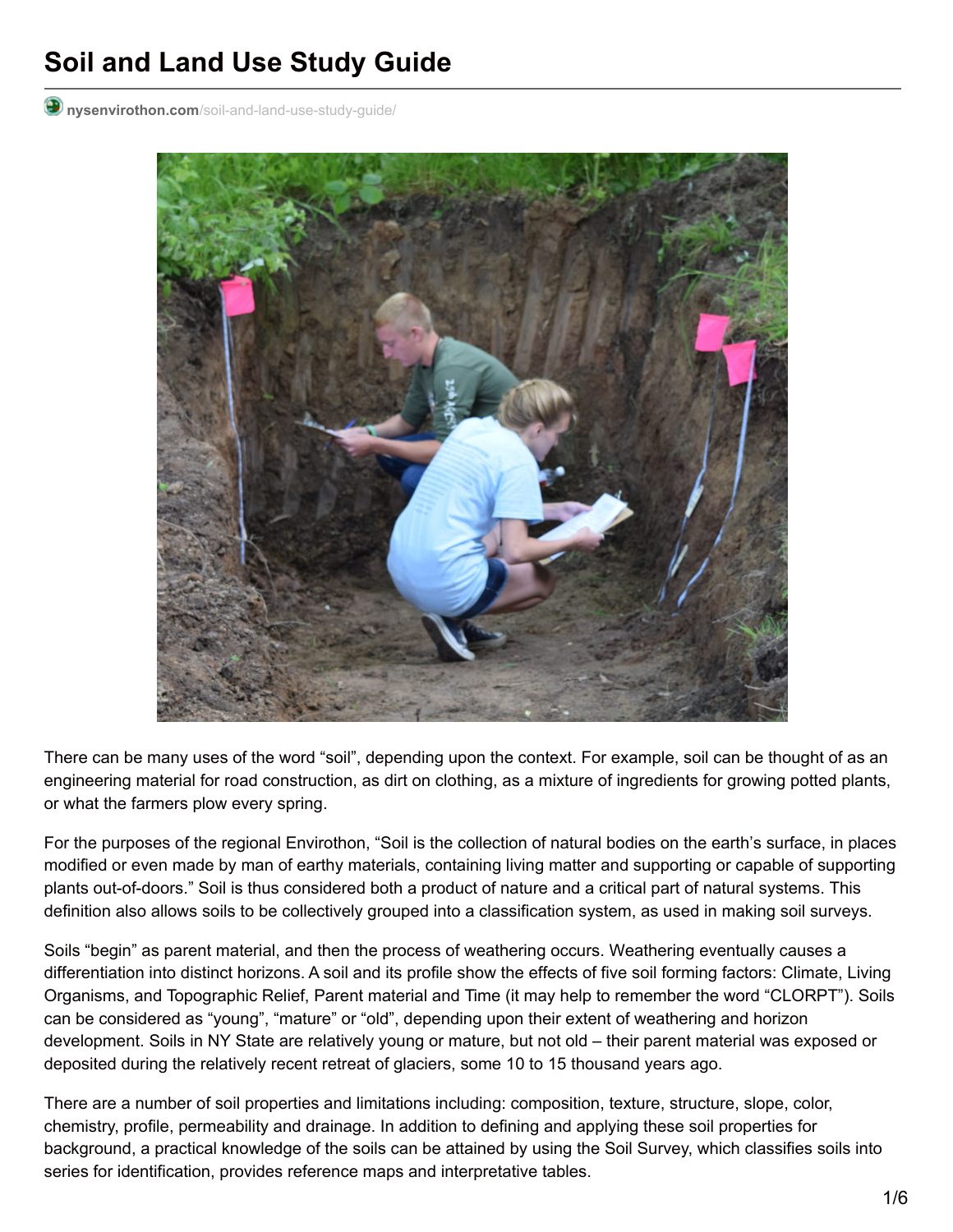Most of the soils in the U.S. are aerobic. But soils can often become saturated with water due to rainfall and flooding. When this anaerobic (no oxygen) environment continues for long periods during the growing season, different biological and chemical reactions begin to dominate. In soils where saturation with water is prolonged and is repeated for many years, unique soil properties usually develop. Soils with these unique properties are called hydric soils. These soils are important favor the formation of many types of wetlands. In fact, hydric soils were defined so that they help identify wetlands.

Soil erosion and sedimentation are separate processes, but think of them as occurring together, since once soil is eroded, it will eventually become sediment impacting water quality somewhere else. Normally it takes an average of 500 years for nature to build up 1 inch of topsoil. To grow good crops agriculturally, 6 inches of topsoil are required. Since only 1/500th of an inch of topsoil is being built up naturally on the average annually in the U.S., soil is being depleted on the average each year approximately 18 times faster than it is being built up in nature.

# **Soil and Land Use Outline**

**I.**

# **Soil: What is it?**

A. Definition

- B. Development
- 1) parent material
- 2) processes of development
- 3) land forms

**II.**

# **Characteristics**

- A. Composition
- B. Texture
- C. Structure
- D. Slope
- E. Color
- F. Chemistry
- G. Horizons/Profile
- H. Permeability/Percolation
- I. Soil Water and Drainage

# **III.**

# **Soil Surveys (Know how to use this information)**

A. Soil Series

- 1) what are they
- 2) how to use them
- B. Map Symbols
- C. Slope Classes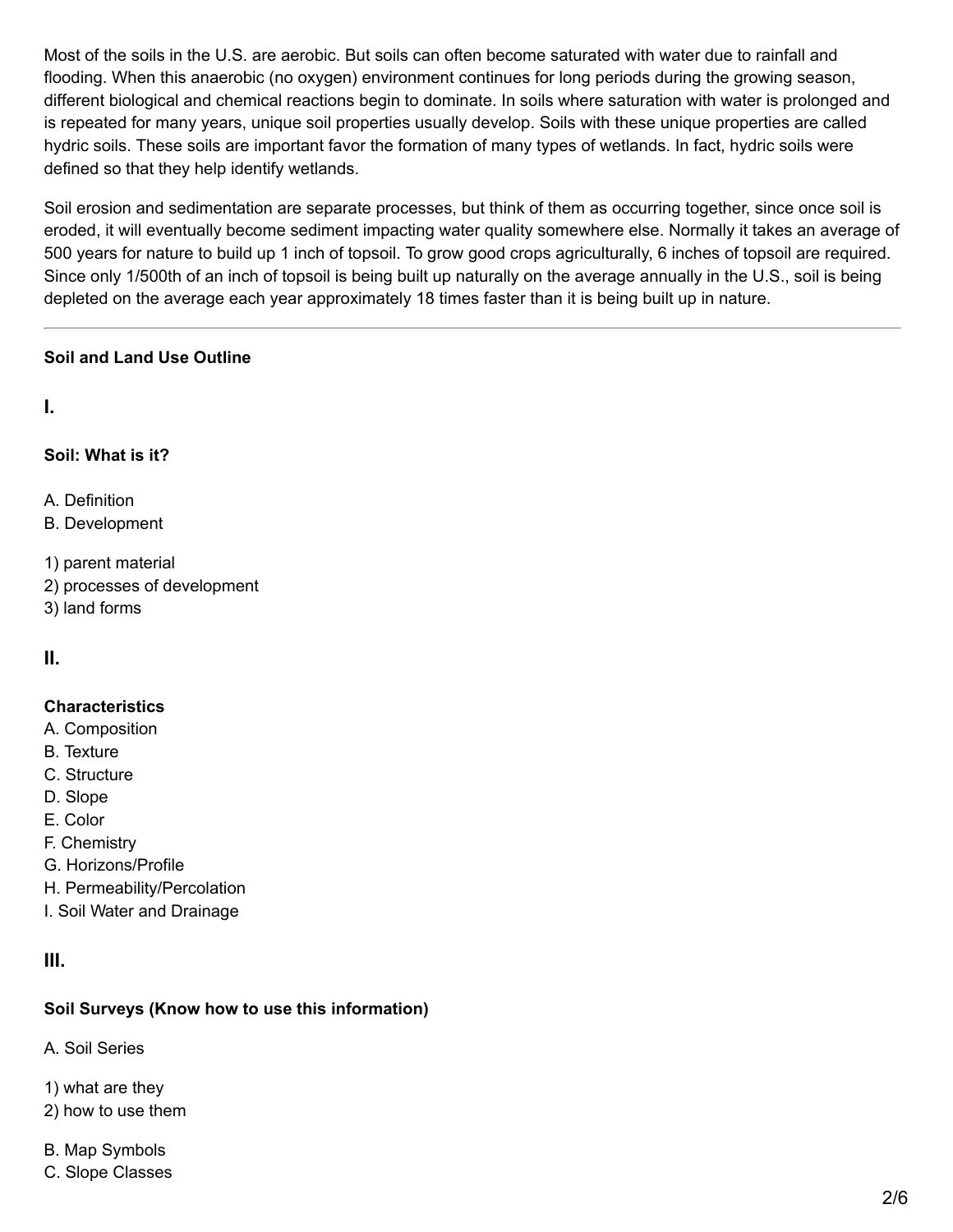# **IV.**

### **Soil Interpretations (Know how to use this information)**

- A. Agriculture
- B. Forestry
- C. Development
- D. USDA Land Use Classification
- 1) prime soils

# **V.**

#### **Erosion & Sedimentation**

- A. Definitions
- B. Types of erosion
- C. Economic impacts
- D. Prevention
- 1) principles
- 2) agricultural conservation practices
- 3) nonagricultural conservation practices

#### **VI.**

#### **Hydric Soils**

- A. Definition
- B. Characteristics
- C. Uses/Limitations
- D. Economic Value

#### **Soil and Land Use Learning Objectives**

*For successful completion of the soils/ land use section, contestants should be able to:*

- Know the five soil forming factors, and understand how they influence soil properties.
- Understand the origin and types of soil parent materials and land forms.
- Understand basic soil forming processes: additions, losses, translocations, and transformations.
- Recognize and understand features of Soil Profiles, and be able to use this information to determine basic soil properties and limitations.
- Identify and describe soil characteristics (texture, structure, and color- using Munsell color charts).
- Understand soil biological diversity and how it relates to soil health and hence plant, human and environmental health. Recognize that understanding soil ecosystems is important to soil management.
- Understand how the hydrologic, carbon and nutrient cycles relate to soil management.
- Understand that soil fertility relates to the physical and chemical properties of the soil in addition to the quantity of nutrients.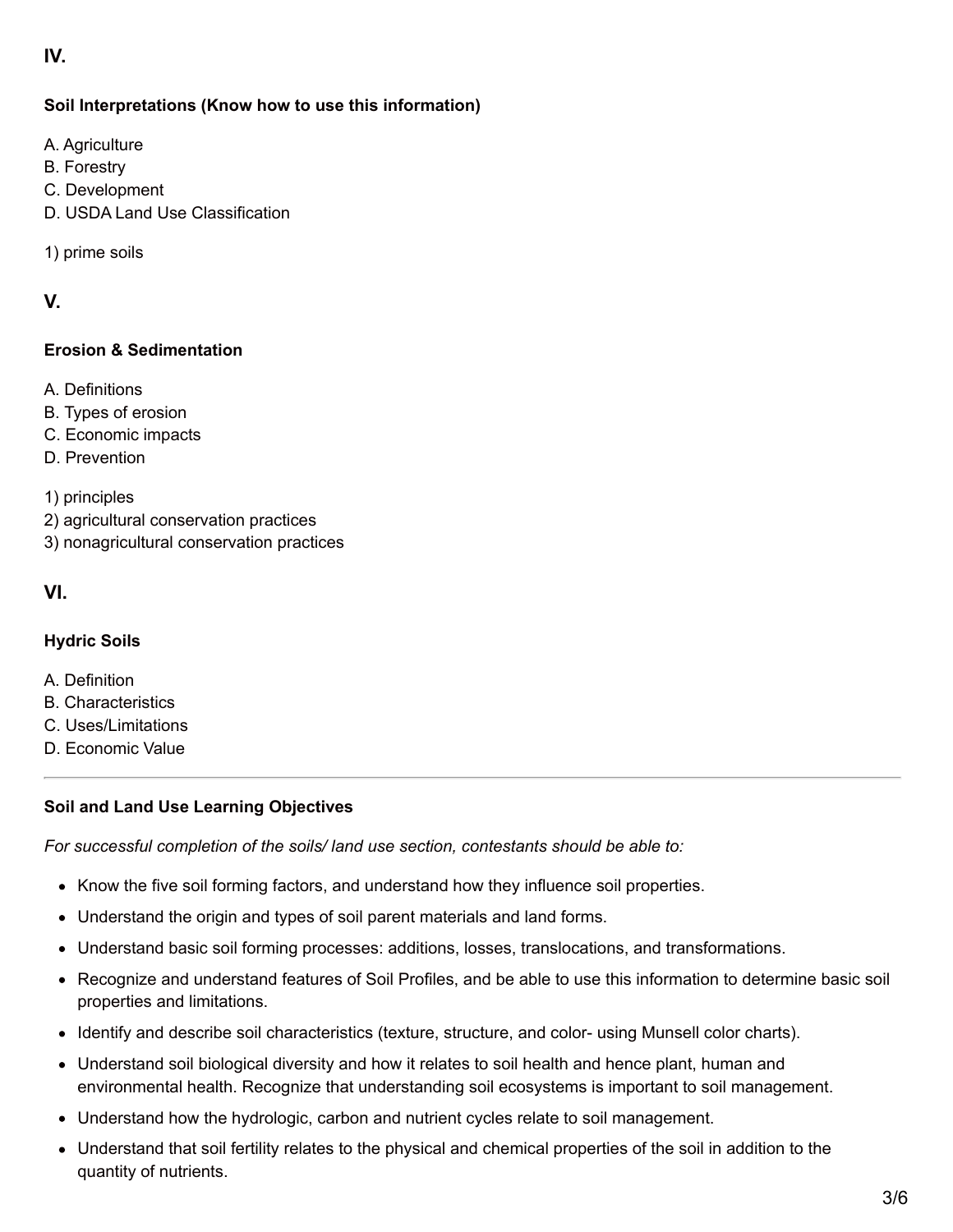- Understand why soil fertility reflects the physical, chemical and biological state of the soil.
- Compare different land uses and conservation practices and their impact on soils and erosion.
- Understand how soil is impacted by point & non-point source pollution and practices used to address, reduce or eliminate the impact.
- Access and use published and on-line soil data and other resources to learn how land use affects soil, and the limitations of local soils.
- Understand Land Capability Classes and how they are important in determining appropriate land use.
- Understand soil drainage classes and be able to recognize the characteristics of hydric soils and know how soils fit into the definition of wetlands.

#### **Soil and Land Use Sample Questions**

#### **A soil developed in "glacial outwash" refers to its:**

- a) Moisture condition
- b) Temperature classification
- c) Parent material
- d) None of the above

#### **What size might a single sand particle be?**

- a) 3 millimeters
- b) 3 centimeters
- c) .03 millimeters

#### **Which of the following sentences makes the most sense?**

- a) The consistence of the soil is friable.
- b) The consistence of the soil is subangular blocky.
- c) The consistence of the soil is silt loam.

#### **Use of Soil Survey Reports:**

#### **On the soil map provided, what direction is point A in relation to point B?**

- a) Point A is Southeast of point B
- b) Point A is Southwest of point B
- c) Point A is Northwest of point B
- d) Point A is Northeast of point B

#### **What soil map unit occurs at the intersection of NYS Rte. 28 and County Rte. 12?**

- a) MrB Mardin silt loam, 3 to 8 percent slopes
- b) WeB Wellsboro channery loam, 3 to 8 percent slopes
- c) MwB Mardin and Wellsboro soils, gently sloping
- d) MoB Morris silt loam, 2 to 8 percent slopes

# In the tables within the soil survey report, what is the suitability rating of map unit MwB for camp areas?

a) Severe: slope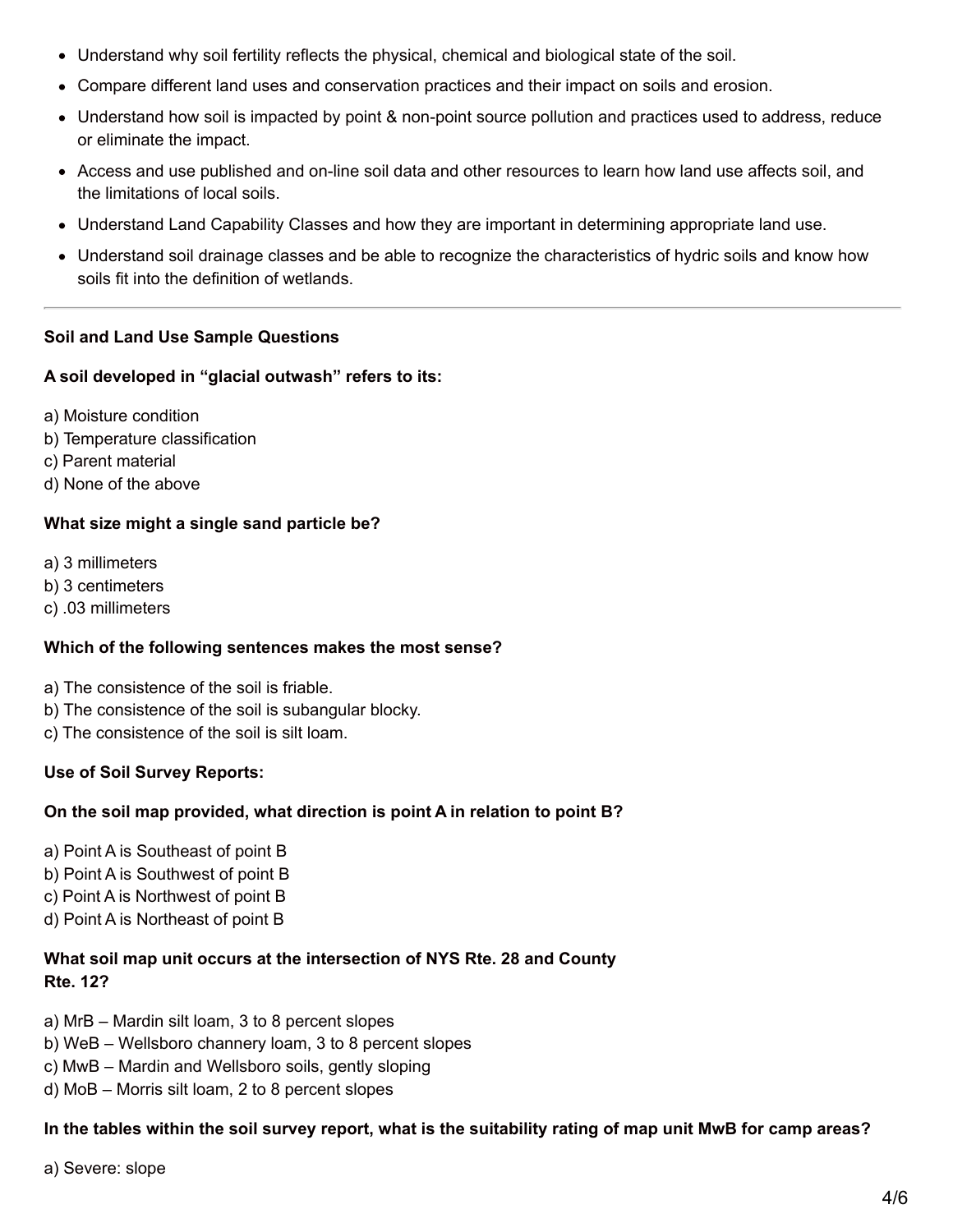b) Moderate: small stones

c) Slight

#### **Field Exercises:**

Consulting the three soil samples provided (labeled 1, 2 or 3), which soil has a texture of sandy loam?

a) Soil 1

b) Soil 2

c) Soil 3

Using either the clinometer provided or a visual estimate, determine the slope of the soil surface between **the two marked stakes. The stakes are 50 feet apart. Choose the slope range that includes your determination.**

a) 0 to 3 percent

b) 4 to 8 percent

c) 9 to 15 percent

d) 16 to 25 percent

e) 26 to 35 percent

#### **In the soil pit, what type of structure exists within the horizon marked by the large nail?**

a) Blocky

b) Prismatic

c) Platey

d) Granular

# **Soil and Land Use References**

*These files are in .pdf and open in a separate window*

# **I. Soil**

From The [Surface](http://www.nysenvirothon.com/Referencesandother/FromTheSurfaceDown_1_.pdf) Down, 4H Soil [Handbook](http://www.nysenvirothon.com/Referencesandother/4H_soilhandbook97_1_.pdf) , Soil [Biology](http://www.nysenvirothon.com/Referencesandother/soil_biology.pdf) , Soil [Biodiversity](http://www.nysenvirothon.com/Referencesandother/Soil_Biodiversity.pdf) , Intro to Soil [Quality](http://www.nysenvirothon.com/Referencesandother/Intro_to_Soil_Quality.pdf)

# **II. Soil Characteristics**

Master [Horizons](http://www.nysenvirothon.com/Referencesandother/Master_Horizons_and_Layers.pdf) & Layers , Keys to Soil [Taxonomy](http://www.nysenvirothon.com/Referencesandother/Soil_Taxonomy.pdf) , Soil Formation and [Classification](http://www.nysenvirothon.com/Referencesandother/Soil_Formation_and_Classification.pdf) , Soil [Compaction](http://www.nysenvirothon.com/Referencesandother/Soil_Compaction.pdf) , Soil Carbon & [Nitrogen](http://www.nysenvirothon.com/Referencesandother/Soil_Carbon_and_Nitrogen.pdf) , Soil [Water](http://www.nysenvirothon.com/Referencesandother/Soil_Water.pdf) , Soil [Glue](http://www.nysenvirothon.com/Referencesandother/Soil_Glue.pdf), Soil Structure & [Macropores](http://www.nysenvirothon.com/Referencesandother/Soil_Structure___Macropores.pdf) , [Assessing](http://www.nysenvirothon.com/Referencesandother/Assessing_Soil_Quality.pdf) Soil Quality , [Infiltration](http://www.nysenvirothon.com/Referencesandother/Infiltration.pdf) , [Indicate,](http://www.nysenvirothon.com/Referencesandother/indicate.pdf)[Aggregate](http://www.nysenvirothon.com/Referencesandother/Aggregate_Stability.pdf) Stability , [Organic](http://www.nysenvirothon.com/Referencesandother/Organic_Matter.pdf) Matter , Soil [Crusts](http://www.nysenvirothon.com/Referencesandother/Soil_Crusts.pdf) , Soil Texture [Triangle](http://www.nysenvirothon.com/Referencesandother/Soil_Triangle.pdf)